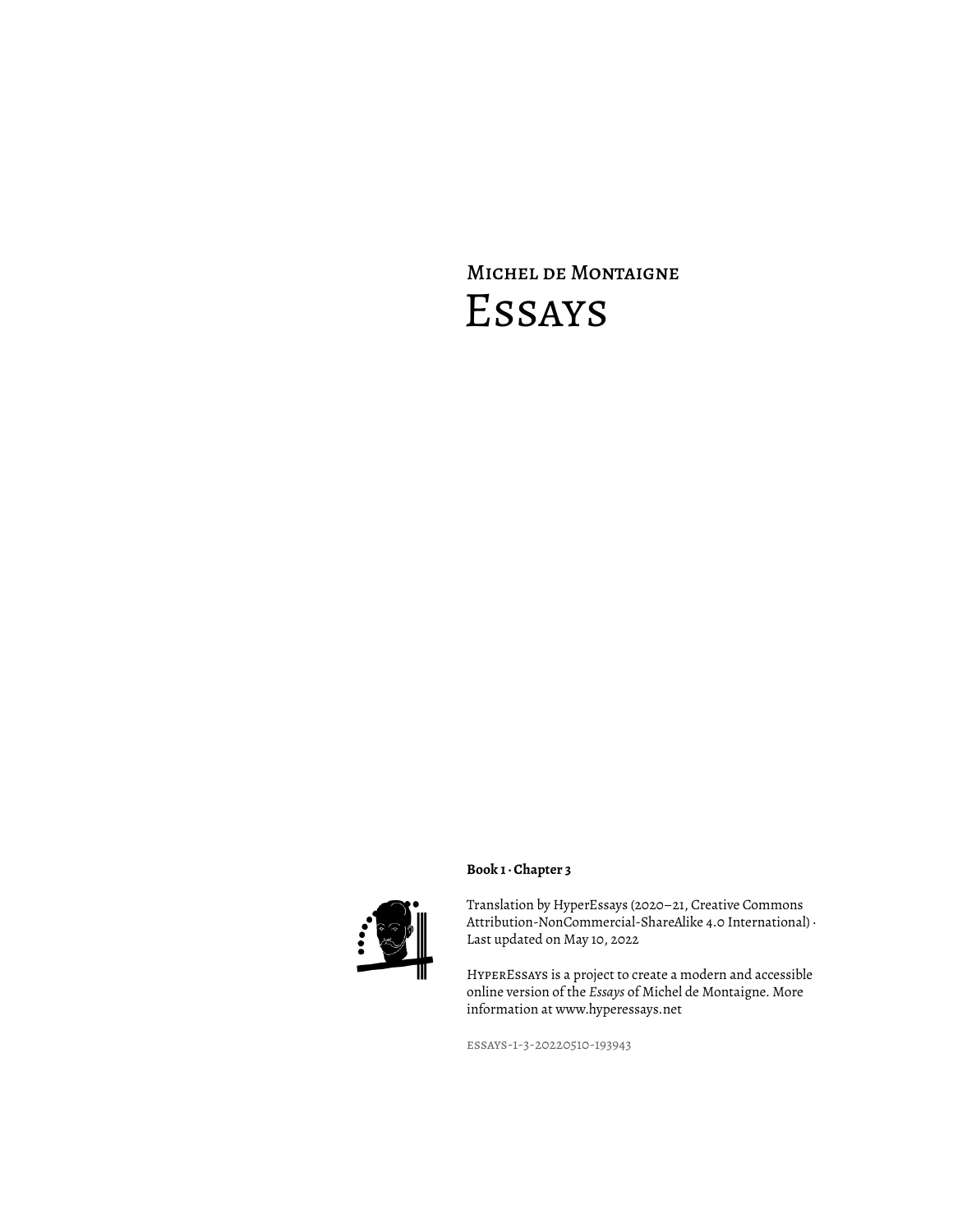# Our Attachments Outlive Us

 **B** Those who accuse mankind of always chasing what is next and who teach us to seize and focus on what is in front of us, since our grasp on what is yet to come is even weaker than on what is past, hit upon the most common of human mistakes. They also know better than to call a mistake what nature herself does when, c eyeing our deeds more than our words, **B** she uses us for the continuation of her work **C** by planting this and many other deceitful notions in us. **B** We are never home, always out and about. Anxiety, desire, and hope drive us toward the future and rob us of the sensation and the awareness of what is to entice us into what will be, when really we will be no more. **C** *Calamitosus est animus futuri anxius.* Unhappy is a mind worried about the

 **C** !is excellent piece of advice is usually attributed to Plato: "Do your own work and know thyself." Each part broadly covers all that we ought to do and relates to the other as well. Anyone with their own work to carry out will see that their first task is to know who they are and what defines them. And no one who knows themselves mistakes the work of others for their own anymore. They love and better themselves first of all. They stay away from unnecessary pursuits and from useless thoughts and propositions. *Ut stultitia etsi adepta est quod concupivit numquam se tamen satis consecutam putat: sic sapientia semper eo contenta est quod adest, neque eam uquam sui paenitet.*

 **C** Epicurus frees the wise from speculations and worries about the future.

 **B** Among those laws concerning the dead, one seems rather sound to me which says that we must examine the deeds of monarchs after their death. What Justice could not do to them — they who are the likes of laws, if not their masters — it makes sense that it should do to their reputation and the estate of their successors, both of which we often value more than life. This custom brings unique advantages to those nations that observe it and it is attractive to all good princes **C** who wish we did not treat their legacy like that of bad ones. Our obedience and subjection, we owe to all kings equally, because they pertain to their position. But esteem, let alone affection, we owe only to their virtue. Let us then contribute to political future. • Sen., Ep., 98

As madness, obtaining what it wants, cannot be satisfied, so is wisdom, content with what is, never unhappy with itself. • Cic., Tusc., 5.18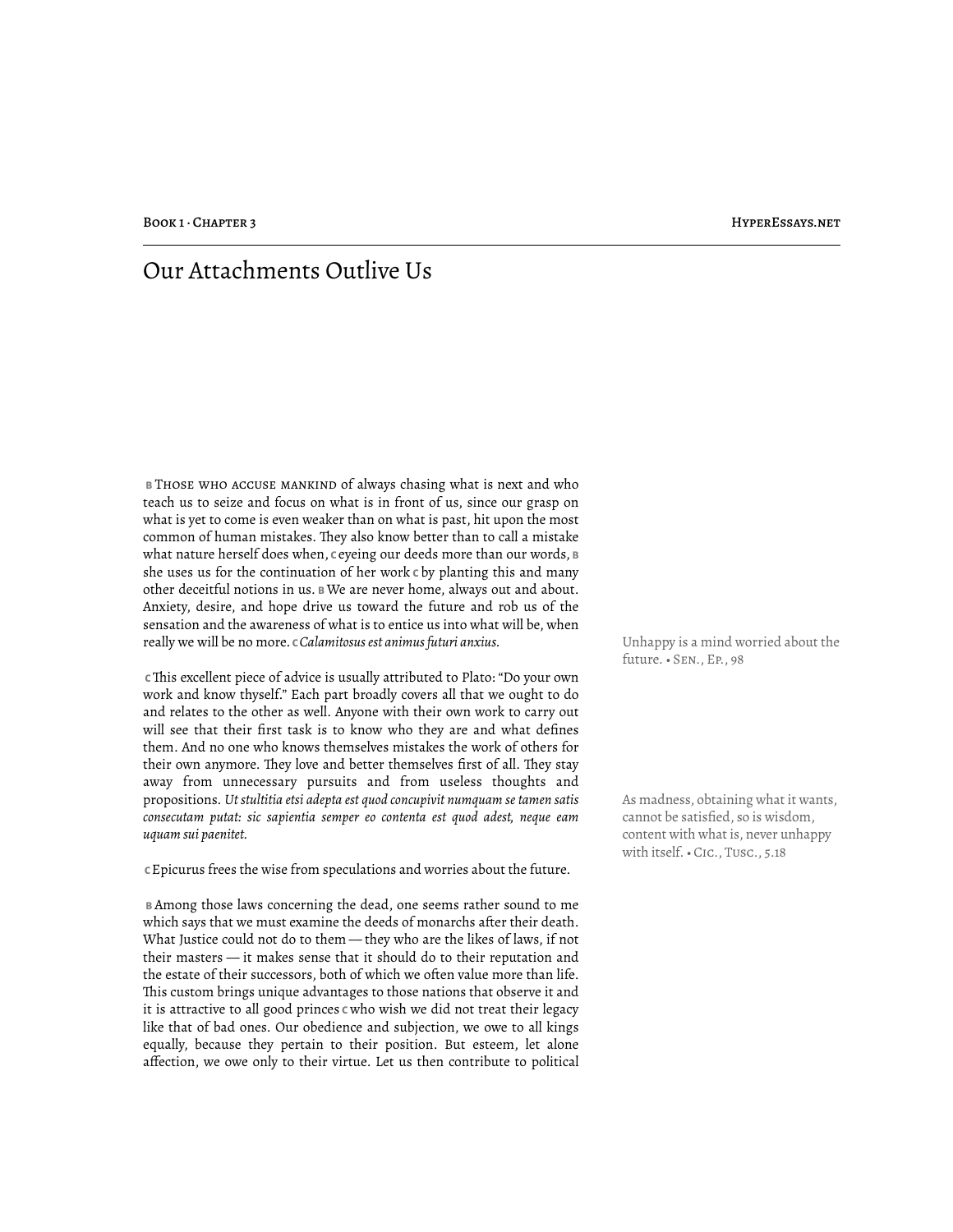#### MONTAIGNE · FESAVE

propriety our patience even when they do not deserve it, our discretion with their vices, and our advice when they act indiscriminately, for as long as their authority requires our assistance. But when our duty is done, there is no reason to deprive justice, and our own freedom, of the expression of our true feelings. Neither should we take away the credit of good subjects who humbly and faithfully served a master whose imperfections they knew full well, thereby robbing posterity of so useful an example. Meanwhile, those who cowardly stay faithful to the memory of an unworthy prince, out of some respect for personal obligations, exercise a private form of justice detrimental to the common one. Livy is right to say that the language of those raised under a monarchy is always full of pointless ostentation and false testimony, each indiscriminately elevating their king to extremes of royal valor and grandeur.

 **C** Some may condemn the presumption of these two soldiers who replied to Nero, to his face, when one of them was asked why he wished him ill: "You were once worthy of my affection. But since you have become a parricide, an arsonist, a player, a coachman, you have earned nothing but my hatred." And the other, about why he wanted to kill him: "Because I see no other remedy to your perpetual villainy." But the public and universal testimonies given after his death, and which will continue to be given about his tyrannical and wicked excesses, who in their right mind could condemn those?

 **C** I do dislike that so virtuous a city as Lacedaemon could engage in such a sham of a ceremony: Upon the death of kings, all allies and neighbors, helots, men, and women, would come together, cut their forehead in mourning, and express in cries and wails that this king, whoever he had been, was their best, crediting to rank what merit would have earned, and relegating those first in merit to last place in rank. Aristotle, who looks into all things, wonders about Solon's statement<sup>1</sup> that no one can be called happy while still alive — even though this one who had lived well and died well could be called happy — if their reputation is poor, their descendants miserable. While we are kicking, we move from one thing to another as we please. But once we are no more, we have no awareness of what is. Therefore it might be best to tell Solon that no one is ever happy since one is only so after one is no more.

 **B** *Quisquam Uix radicitus e uita se tollit, et eiicit: Sed facit esse sui quiddam super inscius ipse, Nec removet satis a proiecto corpore sese, et Uindicat.*²

**A Bertrand du Glesquin died during the siege of the fortress of Rancon, near** Le Puy, in Auvergne. The besieged party, having afterward surrendered, were made to bring the keys of the town to the body of the deceased.

 **A** To bring back to Venice the body of Bartolomeo d'Alviano, general of the Venetian army who had died in their wars in Brescia, and to do so go through Verona, in enemy territory, most in his army were inclined to ask for safe conduct from the Veronese. But Teodoro Trivulzio spoke against it They will not pull hard enough on their roots to weed themselves out of life, imagining instead that there can be another self, unaware of the first. They will not give up and fully part with this body of theirs that has been<br>cast aside. . LUCR., 3.877 AND 3.882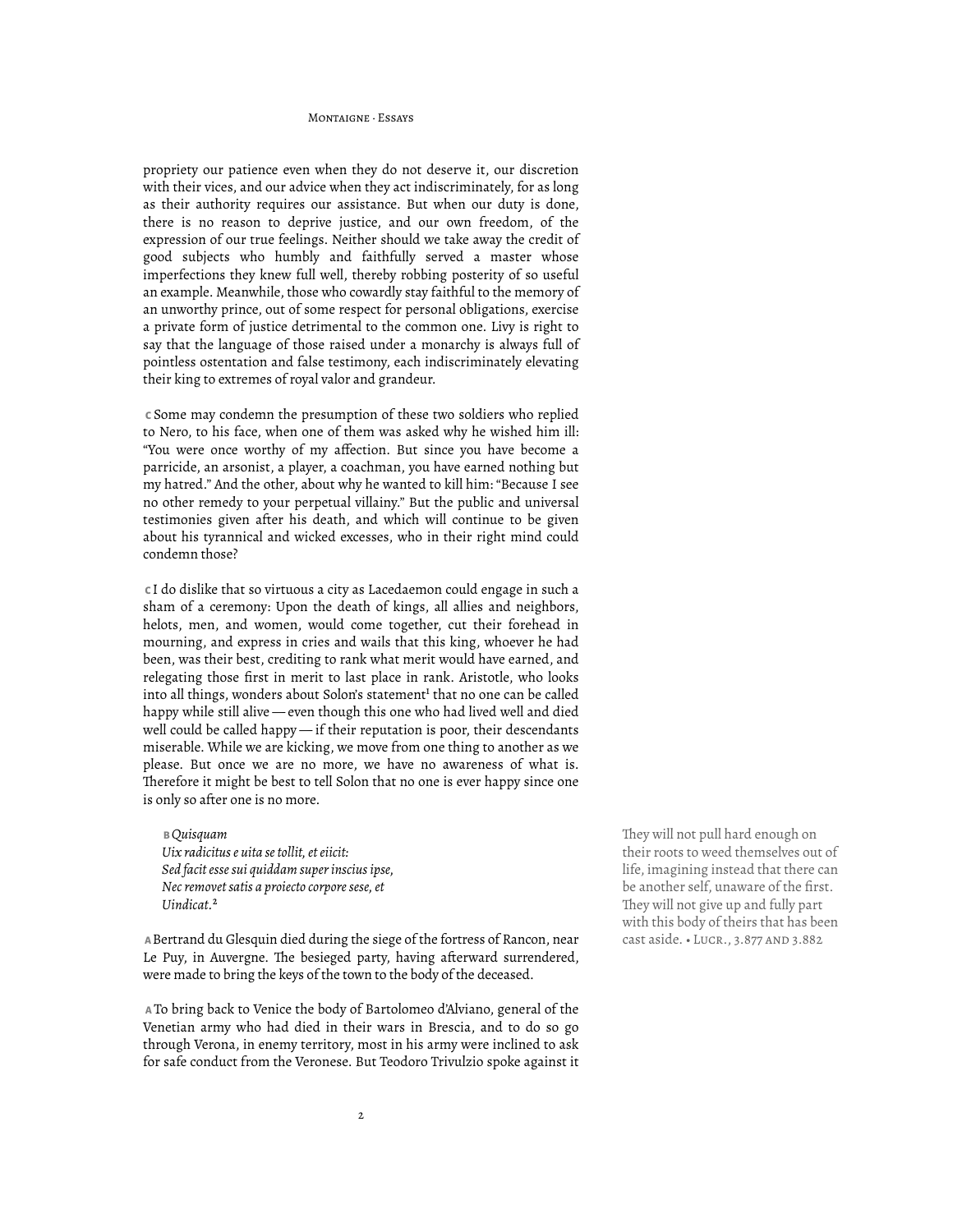#### MONTAIGNE, Feeave

and chose instead to fight their way through, come what may. "It would not be fitting, he said, that he who never once in his life was afraid of his enemies should, in death, appear to fear them."

 **B** And really, while on the subject, when the Greeks requested a body back from the enemy to bury, according to their laws they conceded defeat and could no longer set up a trophy. And those who were asked had earned a victory. That is how Nicias lost all the gains he had clearly made against the Corinthians and, conversely, how Agesilaus secured a dubious victory against the Beotians.

A These anecdotes would seem strange if it had not always been the case not only that we extend the care that we take of ourselves beyond this life but also that we believe that divine favors will follow us to the grave and extend to our remains. So many ancient examples exist, therefore, that I do not need to dwell on this except for a few in our time. Edward the First, King of England, having witnessed in his long wars between him and Robert, King of Scotland, how much his affairs benefited from his presence, always achieving victory in those things he was personally involved in, as he was dying, made his son solemnly swear that, once dead, his body would be boiled, his flesh stripped from his bones and buried. As for the bones, his son should set them aside to take with him, to have on the battlefield anytime he would fight the Scots, as if destiny had forever bound victory in his limbs.

 **B** Jan Žižka, who brought trouble to Bohemia to defend Wycliffe's fallacy, wanted to be flayed after his death so that his skin could be turned into a small drum to be played in the war against his enemies, judging that it would help preserve the good fortune he had accumulated on the battlefield when he had led the charge. Likewise, some Indians wore in battles against the Spaniards the bones of their leaders, on account of the luck they had had when alive. And other peoples on the same continent dragged with them to war the body of brave men who had died in battle to bring them luck and courage.

 **A** In the former examples, only a reputation acquired in past deeds is to be preserved after death. In these latter ones, even the power to act is to remain. This story is a finer one yet: A Captain Bayard, wounded by an arquebus shot, and aware that he was dying, was being encouraged to withdraw from the fray when he replied that he was not about, in his final hour, to start backing away from the enemy. After having fought as much as he could but feeling himself fading and slipping off his horse, he ordered his footman to lay him down at the foot of a tree in such a way that he could die facing the enemy, and did.

 **A** I must add this other example, more remarkable in this regard than any of the preceding ones. The Emperor Maximilian, great-grandfather of the current king, Philip, was a monarch of many qualities, one of which was his remarkable handsomeness. But among his quirks, he had one quite unlike that of kings who use their close stool as a throne in order to press on with their most important affairs. He never once had a valet, even a private one, whom he allowed into his dressing room. He would hide to go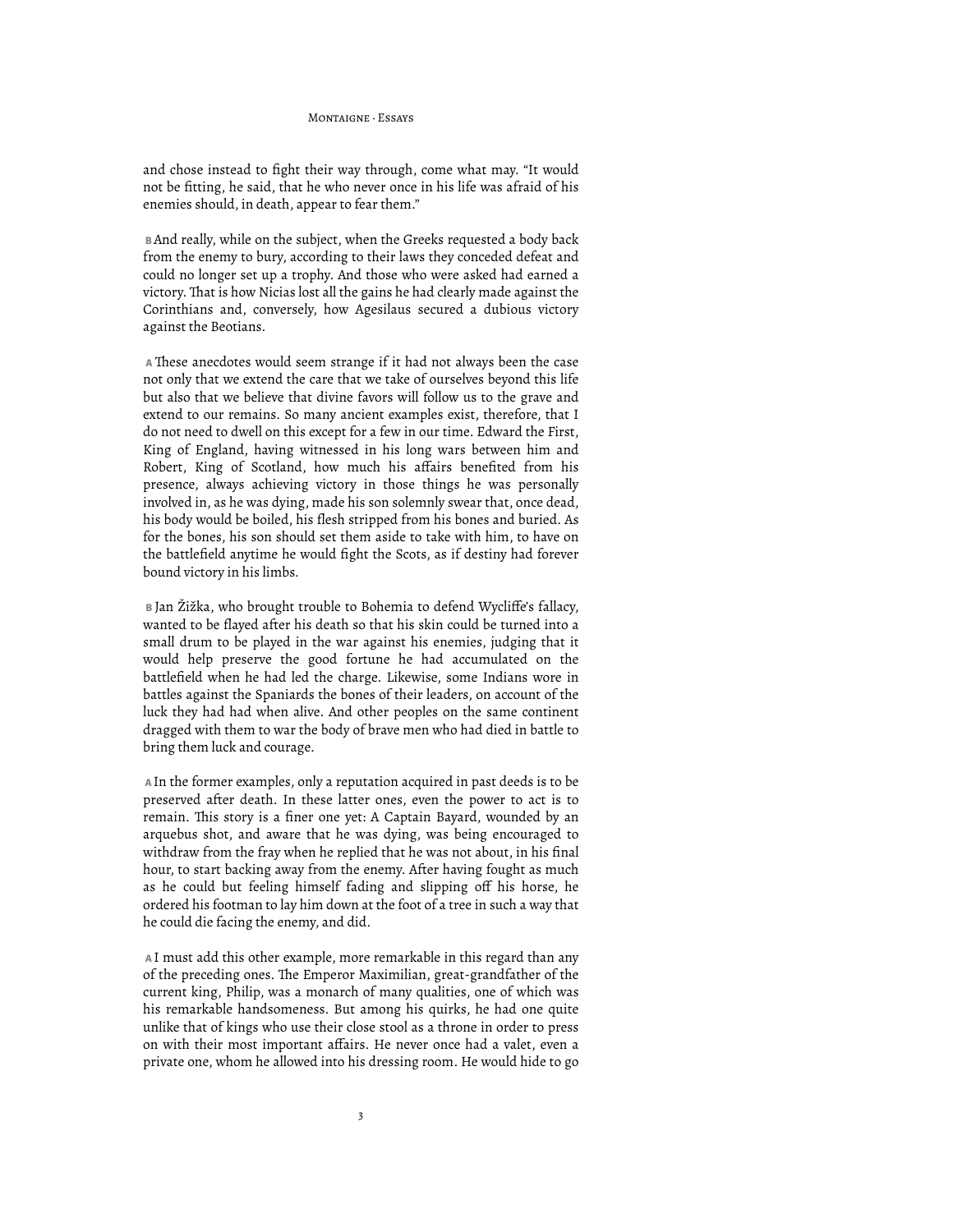#### MONTAIGNE, Feeave

make water, like a virgin determined to show neither doctors nor anyone else those parts we usually keep out of sight. **B** As for me, although never one to be afraid to open his mouth, I am by nature disposed to this kind of shame. Unless greatly persuaded by necessity or pleasure, I give hardly anyone a view of those parts and activities that custom compels us to keep hidden. I do find it inconvenient and unmanly, particularly for a man in my profession. **A** Yet he became so irrational about it that he explicitly commanded in his will that he should be fitted with breeches upon his death. He went on to specify in an amendment that he who was to dress him should wear a blindfold. **C** Cyrus's instructions to his children that neither they nor anyone else touch his body after his soul leaves it, I ascribe to his own beliefs. For both he and his historian, among their many great qualities, paid careful attention to religion in all aspects of their personal life.

 **B** I was disappointed by this story which a powerful man told about of a friend of mine, a person of some renown in peace and war now an old man racked with pain from kidney stones and dying at home, who wasted his final hours frantically planning and obsessing over the service and pomp of his funeral, and who made all from the nobility who had come to visit him swear that they would attend his procession. To the man himself, who saw him at his final moment, he made an urgent plea to make his entire household attend, citing all manners of examples and reasons why it would be fitting to a man of his position, only to die seemingly happy to have extracted this promise and arranged all the parts of his ceremony. I have rarely seen vanity so persistent.

**B** This curious perversion, which I really do not miss in my family life, seems related to this other where we become absorbed by this final act and embrace some rare and peculiar form of frugality to limit our procession to one servant and one lantern. I see some praising this urge as they do Marcus Aemilius Lepidus's injunction to his heirs forbidding them to pay for the ceremonies customarily held for such things. But does avoiding costs and pleasures we cannot benefit from or experience still count as being frugal and measured? What an easy way to change and save! **C** If it were up to me, I would advise that in this, as in other things in life, one should follow custom, as befit one's fortune. So Lyco, the philosopher, wisely encouraged his friends to do with his body what they thought best and to make his funerals neither excessive nor impersonal. **B** As for me, I will simply let custom sort out the ceremony and put myself at the mercy of whomever will have to take care of me. **C** *Totus hic locus est contemnendus in nobis, non negligendus in nostris.* And those saintly words to a saint: *Curatio funeris, conditio sepulturae, pompa exequiarum, magis sunt uiuorum solatia, quam subsidia mortuorum.* And still, from Socrates who, upon his final hour when Crito asked how he wished to be buried, replied: "As you see fit." **B** If I had to say any more about it, I would argue that it is more elegant to follow the example of those who set out to enjoy, while they are living and breathing, the beauty and dignity of their tomb and who take pleasure in seeing their likeness in marble. Blessed are they who know to find happiness and pleasure being not so sensitive and who know to live by their death.

All of this should be of no importance to us but it should not be ignored for ours. • Cic., Tusc., 1.45

Our concern for funerals, for the quality of tombs and the decorum of processions, is comfort for the living more than relief for the dead. • Aug., De civ. D., 1.12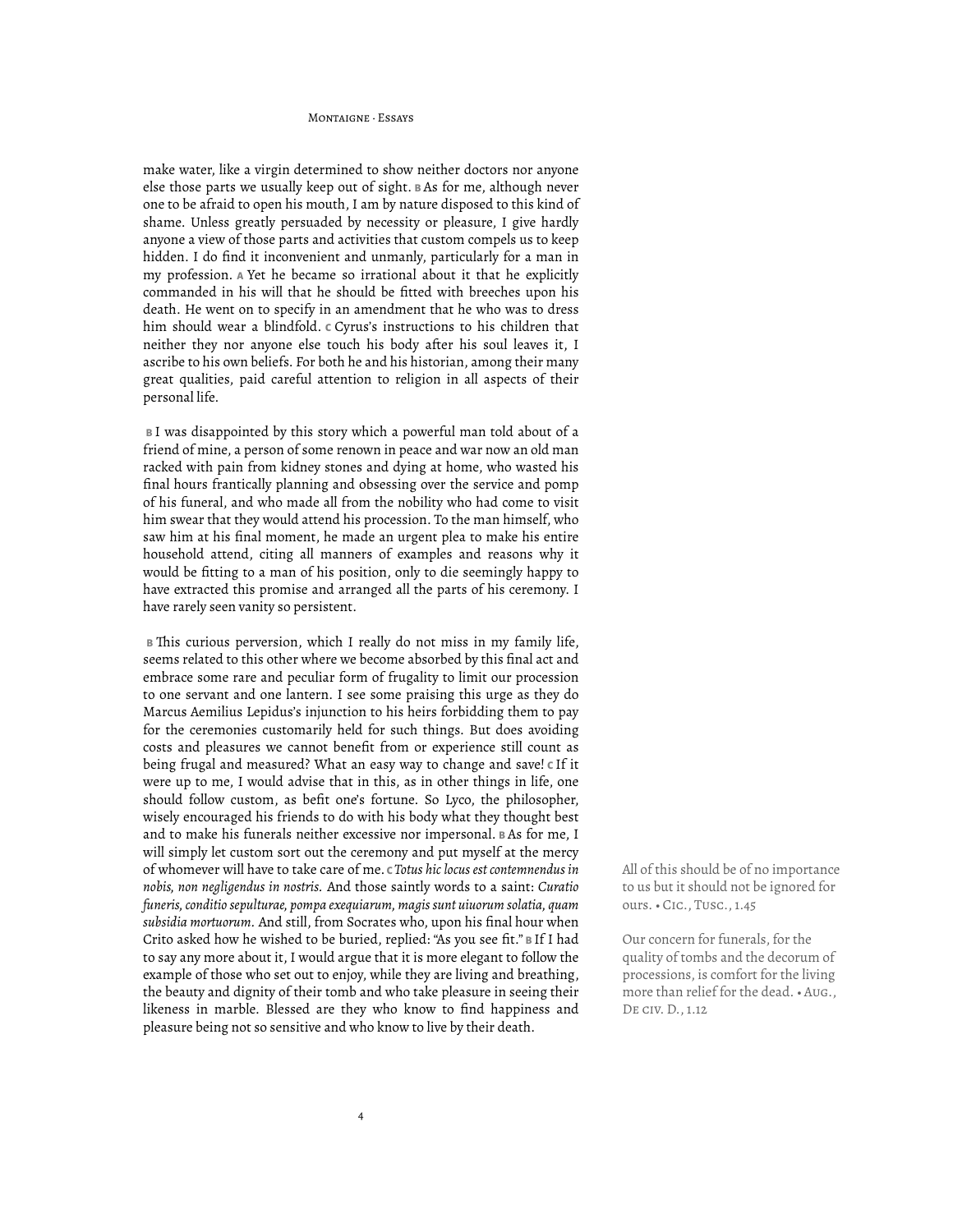#### MONTAIGNE, Feeave

 **C** I come very close to conceiving a permanent hatred for popular rule, although it does seem to me the most natural and fair, when I remember the inhuman injustice of the people of Athens who put to death, with no remission or will to hear their defense, the brave officers who had just won a battle at sea against the Lacedaemonians near the Arginusae islands, the fiercest and toughest navy battle ever won by the Greeks, because they had chosen to pursue the advantages afforded to them by the laws of war after their victory rather than to stop to collect and bury their dead. The story of Diomedon, one of the officers on trial and a man of considerable military and political virtue, makes this execution even more terrible.<sup>3</sup> After hearing the charges against them, he stepped forward to speak, finding only then a time for people to hear him out, and instead of using it to make his own case and expose the obvious injustice of so cruel a verdict, pleaded for the well-being of his judges by asking the gods that good things come of this trial for them. To that end, and so as not to attract divine anger upon them for breaking the oaths that he and his companions had taken in thanks for so illustrious a fortune, he informed them of what oaths they were. Finally, without saying another word, without negotiating, he walked off to receive his punishment. A few years later, Fortune dished out its retribution in kind. For Chabrias, senior officer of their navy, who had prevailed over Pollis, Sparta's admiral, at the island of Naxos, lost all of the benefits of his victory, which mattered a lot to them, for fear of facing the same consequences: To avoid leaving any of the bodies of his dead companions floating at sea, he let escape with their lives boatloads of his enemies who have since made them pay for this unfortunate superstition.

 **C** *Quaeris, quo iaceas, post obitum, loco? Quo non nata iacent.*

**c** This other gives back to an inanimate body the feeling of peace:

 **C** *Neque sepulcrum, quo recipiatur, habeat portum corporis, Ubi, remissa humana uita, corpus requiescat a malis.*

 **C** So too nature shows us that many dead things maintain mysterious connections to life. Wine in cellars will turn by some seasonal change of its vine. And some say that the condition and taste of venison in curing cellars change like living flesh does.

You ask where you lie after death? Where those who are not yet lie. • Sen., Tro., 2.407

And let him not have a grave in which to lay, a haven for the body where, life gone from it, it may be safe from harm. • CIC., TUSC., 1.44 (CITING Ennius)

#### **NOTES**

<sup>1</sup> Aristotle mentions Solon's answer to King Croesus's question about happiness in the *Nicomachean Ethics* (10.8). The dialog itself is related by Herodotus. Montaigne brings this story up again in *Let Others Judge of our Happiness after Our Death* (1.19).